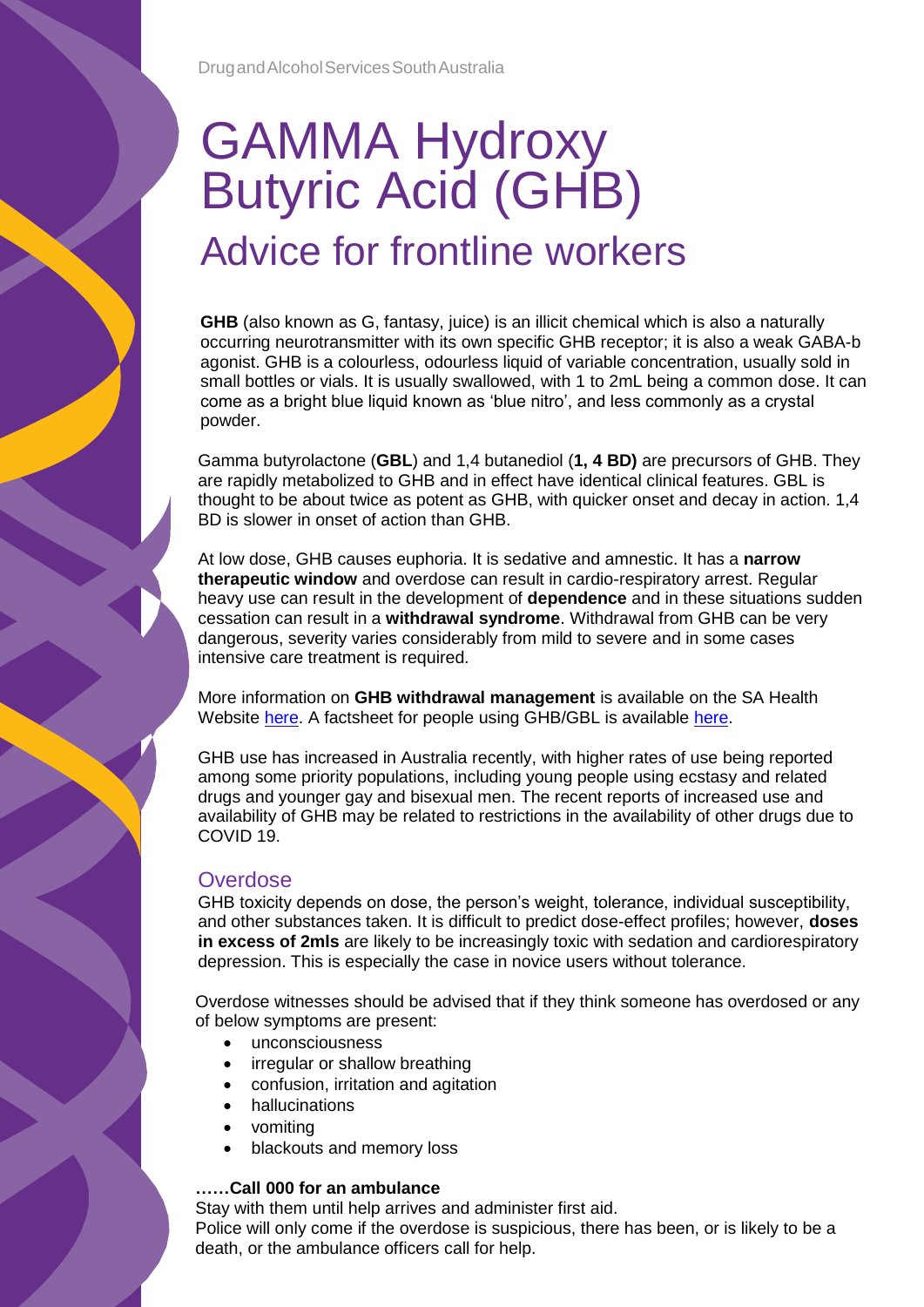### Harm reduction

Although there is **no safe level of GHB use**, people who plan to continue using GHB should be provided with harm reduction information including:

- not using alone
- taking a smaller test dose first
- wait for the effects to occur before redosing
- always measuring doses (small volume syringes may be useful in measuring doses)
- setting limits on the quantity used in a session
- only using GHB in safe places
- telling someone what they have taken
- avoid using alcohol and other drugs when using GHB
- practice safe sex.

Individuals who use GHB may be provided with advice on 'S-T-A-Y-I-N-G S-A-F-E'.

- **S** Seek medical attention straight away if someone has taken too much GHB/GBL. Do not use other drugs in the hope of reversing the effects.
- **T** Two or more substances used at the same time increase the risk of overdose significantly (especially sedatives e.g. alcohol, ketamine).
- **A** Always measure GHB/GBL doses accurately (use for example syringes or pipettes). Wait until the effects are felt and do not re-dose for at least 2 hours.
- You should avoid using GHB/GBL on your own and always use in a safe place and with someone who has not taken it, as it is common to become unconscious.
- I If you have used and are going to sleep, sleep on your side in case you are sick. Place sleeping or unconscious friends in the recovery position.
- **N** Never drink GHB/GBL straight out of a bottle or pour a dose straight out of a bottle. Always dilute in water and add food colouring to avoid accidental drinking. *Never*  keep GHB/GBL in drinks bottles, especially in public venues, where it might be drunk by others not aware of the content.
- **G** GHB/GBL is physically addictive and dependence can happen quickly. Avoid frequent use, especially daily use.
- **S** Severe and potentially serious GHB/GBL withdrawal symptoms occur if you are dependent and you miss a dose or reduce amounts taken abruptly.
- **A** Acute withdrawal symptoms and have no GHB/GBL to ease withdrawal. Seek medical help immediately in an emergency department. It can be a very serious medical emergency.
- **F** Find a medical support for planned GHB/GBL detoxification. Do not attempt to stop abruptly on your own. If you want to reduce your dose, do so in *very* small doses until you find medical support.
- **E** Look at ways to stabilise your use; for example, consumption diaries can be very helpful in limiting your use. Keep a GHB/GBL diary and record of your doses and times you use.

1 Abdulrahim D, Bowden-Jones O, on behalf of the NEPTUNE Expert Group. *Guidance on the Management of Acute and Chronic Harms of Club Drugs and Novel Psychoactive Substances*. Novel Psychoactive Treatment UK Network (NEPTUNE). London, 2015.